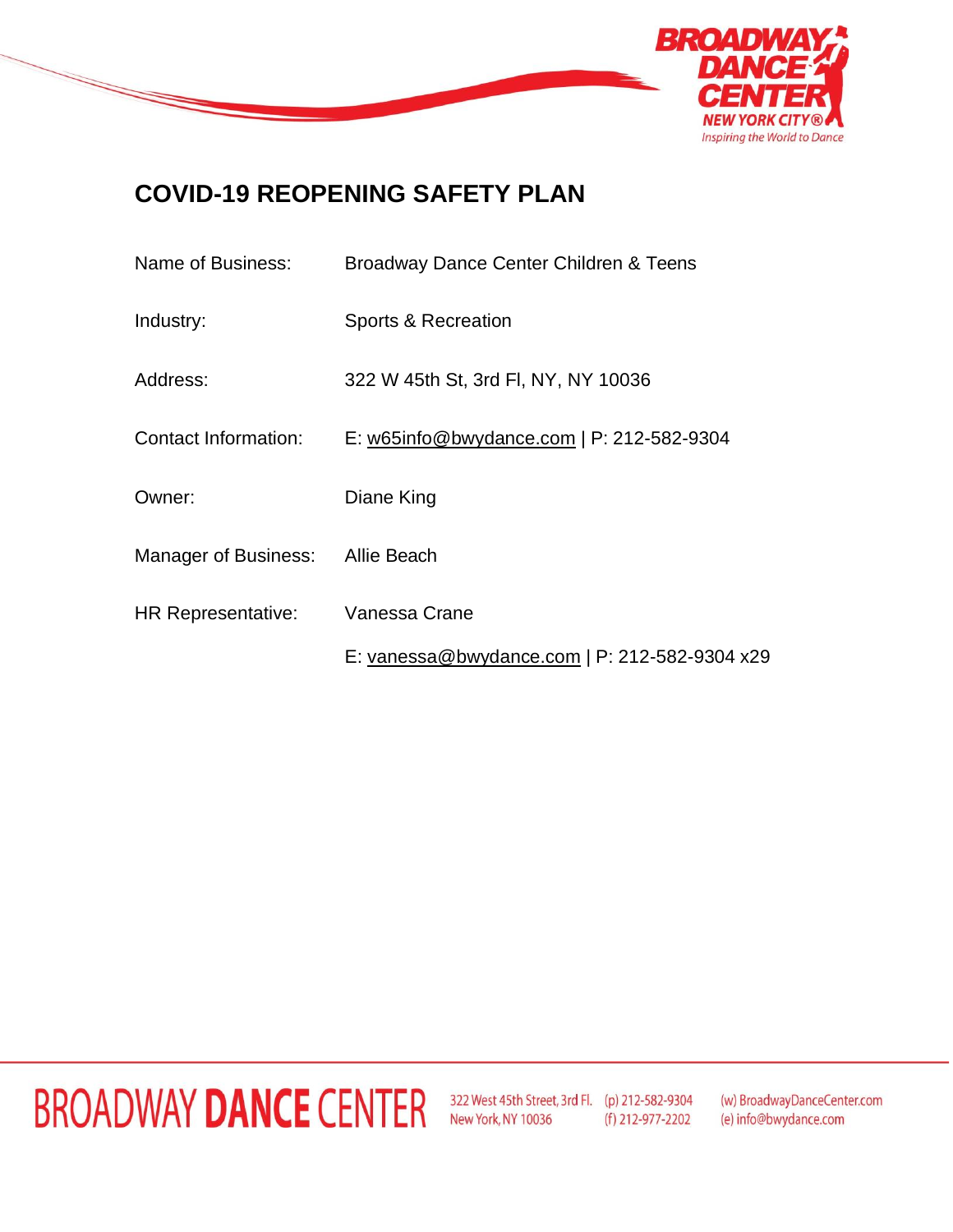

#### I. PEOPLE

A. Physical Distancing. To ensure employees comply with physical distancing requirements, we agree that we will do the following:

- Ensure 6 ft. distance between personnel, unless safety or core function of the work activity requires a shorter distance. Any time personnel are less than 6 ft. apart from one another, personnel must wear acceptable face coverings.
- Tightly confined spaces will be occupied by only one individual at a time, unless all occupants are wearing face coverings. If occupied by more than one person, will keep occupancy under 50% of maximum capacity.
- Post social distancing markers using tape or signs that denote 6 ft. of spacing in commonly used and other applicable areas on the site (e.g. clock in/out stations, health screening stations)
- Limit in-person gatherings as much as possible and use tele- or video conferencing whenever possible. Essential in-person gatherings (e.g. meetings) should be held in open, well-ventilated spaces with appropriate social distancing among participants.
- Establish designated areas for pick-ups and deliveries, limiting contact to the extent possible.

We are confident we can maintain 6 ft of distance; however, the following would be mandatory for all that enter the facility to ensure the safety of our employees, customers, and visitors:

- Health declaration form to be filled out prior to entering the facility.
- Upon exiting the elevator on the third floor, street shoes must be left in the lobby area or shoe covers must be worn.
- Temperatures taken before moving from the lobby to the studio proper; anyone with a temperature of over 100.4 F will be sent home.
- Face masks will be mandatory for anyone entering the studio proper and must be worn at all times. PPE will be provided for employees and we will have a stock of masks on hand in case customers or visitors are in need of one.
- Hand washing with soap and warm water for at least 20 seconds will be the mandatory first stop once entering the studio proper.

*Page 2 of 7*

# **BROADWAY DANCE CENTER**

322 West 45th Street, 3rd Fl. (p) 212-582-9304 New York, NY 10036 (f) 212-977-2202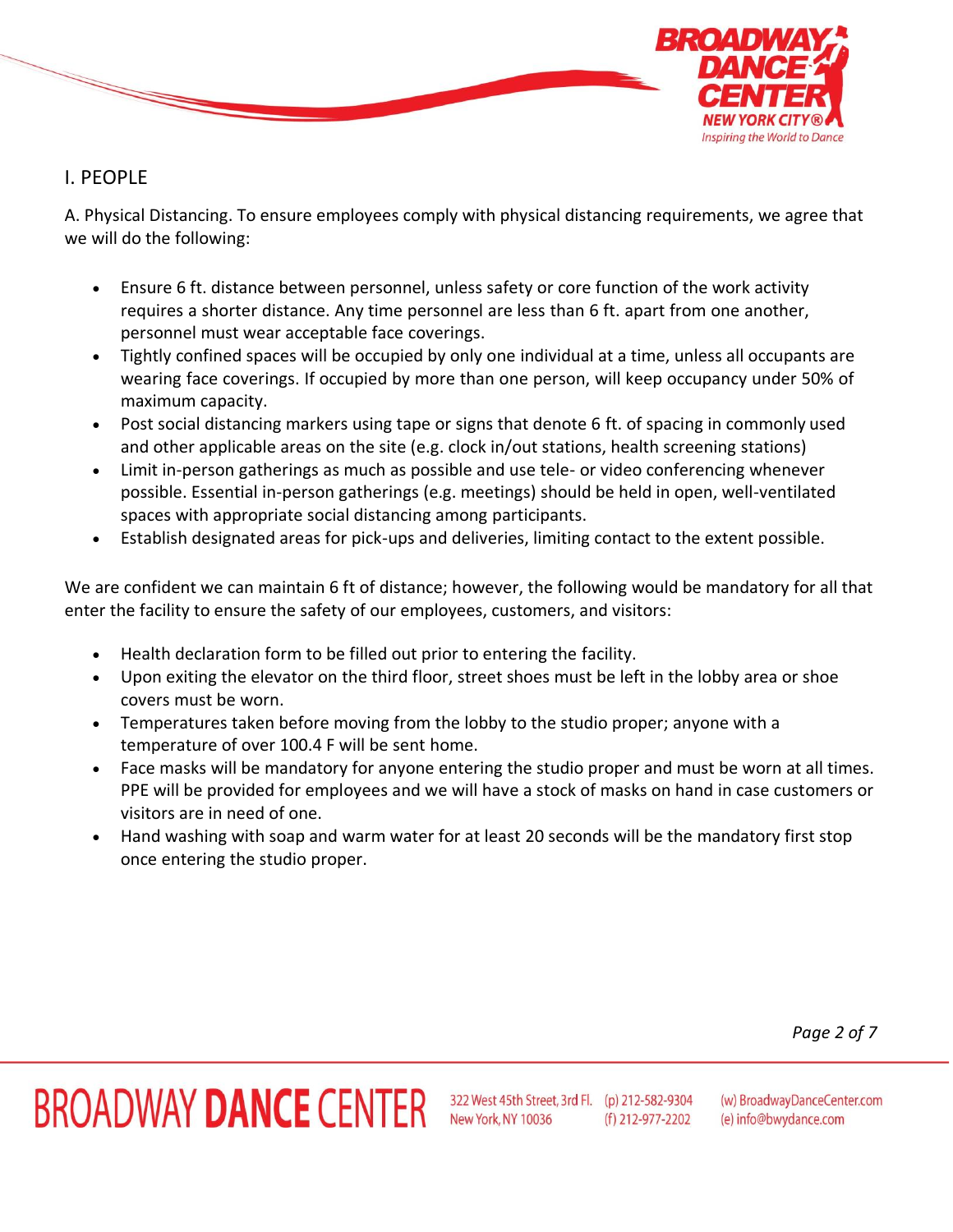

The following protocols will be in place to ensure the safety of our employees, customers, and visitors:

- Directional signage will be in place to avoid bilateral traffic.
- Restrooms will be designated.
- Regularly scheduled cleaning & disinfecting will occur each time a class has concluded.
- 6 feet markers will be in place in common areas and plexiglass shields will be integrated w/ our tables to ensure safety.
- Reduced capacity guidelines will be strictly adhered to. There will be a cap on how many parents/guardians are allowed in the common areas, based on the number of available socially distanced spots.
- Staggered arrival times will be enforced.
- Pick-ups and deliveries will happen in the lobby of the facility; carrier workers will not be allowed beyond the lobby space and will use the designated package drop off spot outside the freight elevator. All front desk staff will be wearing masks along with a plexiglass partition for protection.

To manage industry-specific physical social distancing:

- Masks will be worn at all times.
- Studios will be taped off to allow for a minimum of 6ft between people.
- Staff desks are 6ft a part and all facing a wall so that no one is facing towards another staff member.
- Maximum of 2 people in the faculty lounge at a time.
- Reduced capacity guidelines will be strictly adhered to in each studio.
- Staggered arrival times will be enforced.

#### II. PLACES

A. Protective Equipment. To ensure employees comply with protective equipment requirements, we agree that we will do the following:

- Employers must provide employees with an acceptable face covering at no-cost to the employee and have an adequate supply of coverings in case of replacement.
	- $\circ$  We will have a stock of approximately 500 three-layer disposable masks for all employees and visitors per week. They have been ordered from an online vendor and will be reordered as needed. We also have latex gloves for cleaning/disinfecting, shoe covers, and some face shields on hand

*Page 3 of 7*

# BROADWAY DANCE CENTER 322 West 45th Street, 3rd Fl. (p) 212-582-9304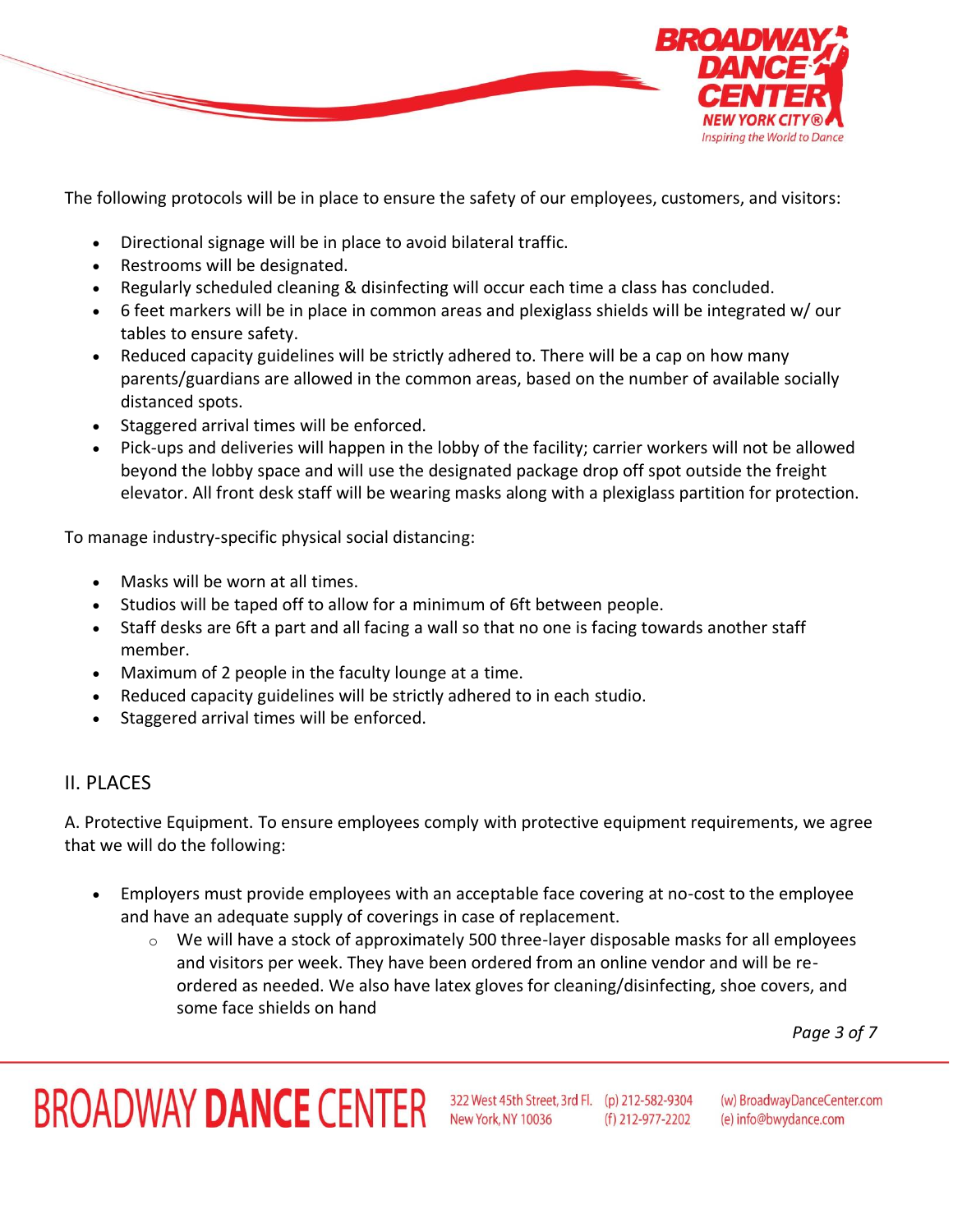

- Face coverings must be cleaned or replaced after use or when damaged or soiled, may not be shared, and should be properly stored or discarded.
	- $\circ$  Masks must be worn at all times. If a personal cloth mask is soiled, it must be placed in a plastic bag to be brought home and washed; we will replace it with one of our disposable masks on site. If a disposable mask is soiled, it must be discarded in trash receptacles; no PPE may be left on the floor, on counters, or in studios.
- Limit the sharing of objects and discourage touching of shared surfaces; or, when in contact with shared objects or frequently touched areas, wear gloves (trade-appropriate or medical); or, sanitize or wash hands before and after contact.
	- o High touch surfaces will be disinfected frequently: stereo equipment; phones; door handles; tables; light switches; desks; keyboards; toilets; faucets; sinks. All staff will sanitize after each use. Anything that is touched will be immediately sanitized after use. All office supplies and other personal objects will not be shared.

B. Hygiene and Cleaning. To ensure employees comply with hygiene and cleaning requirements, we agree that we will do the following:

- Adhere to hygiene and sanitation requirements from the Centers for Disease Control and Prevention (CDC) and Department of Health (DOH) and maintain cleaning logs on site that document date, time, and scope of cleaning.
	- $\circ$  The log will be maintained by our Studio Operations Manager and Covid point person. That log will be kept behind our Front Desk so that it is visible and easily accessible.
- Provide and maintain hand hygiene stations for personnel, including handwashing with soap, water, and paper towels, or an alcohol-based hand sanitizer containing 60% or more alcohol for areas where handwashing is not feasible.
	- $\circ$  There will be a designated hand washing station in the common space and an additional restroom that is designated specifically for hand washing. Anyone entering the facility will need to immediately wash their hands with soap and warm water for at least 20 seconds. No-touch dispensers with EPA-approved hand sanitizer will be stationed around the facility and easily accessible from each studio.
- Conduct regular cleaning and disinfection at least after every shift, daily, or more frequently as needed, and frequent cleaning and disinfection of shared objects (e.g. tools, machinery) and surfaces, as well as high transit areas, such as restrooms and common areas, must be completed.

*Page 4 of 7*

## BROADWAY DANCE CENTER 322 West 45th Street, 3rd Fl. (p) 212-582-9304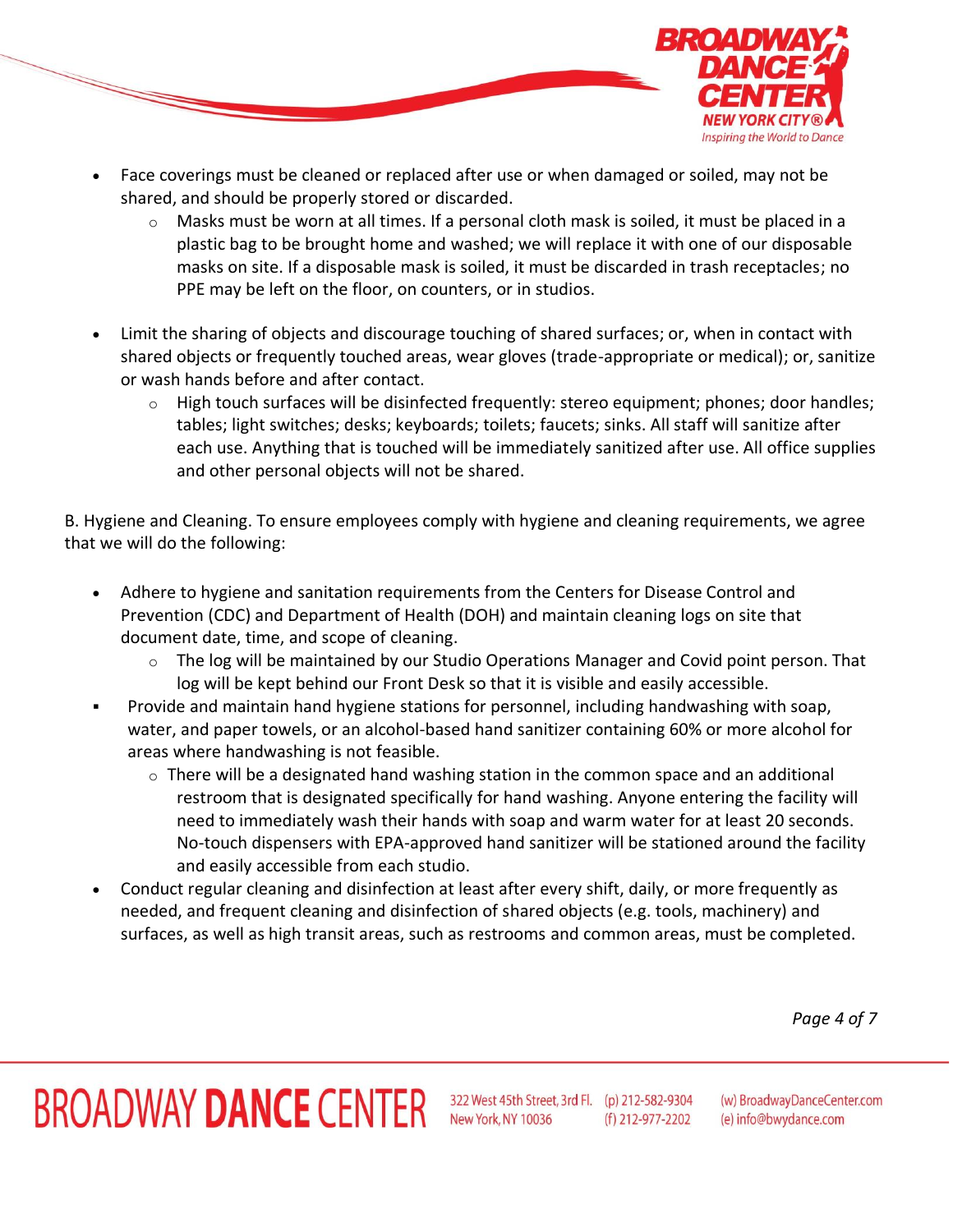

- $\circ$  We will have regular cleanings in the studios after each class that include floors and all touched surfaces; bathrooms will be cleaned and sanitized multiple times throughout the day.
	- Clean & disinfect all areas used by the person
	- Wear disposable gloves
	- Clean w/ soap & water
	- Disinfect w/ registered disinfectants (based on EPA List) or diluted household bleach solutions (⅓ cup of 5.25%-8.25% bleach per gallon of room temp water) or alcohol solutions w/ at least 70% alcohol

C. Communication. To ensure the business and its employees comply with communication requirements, we agree that we will do the following:

- Post signage throughout the site to remind personnel to adhere to proper hygiene, social distancing rules, appropriate use of PPE, and cleaning and disinfecting protocols.
- Establish a communication plan for employees, visitors, and customers with a consistent means to provide updated information.
- Maintain a continuous log of every person, including workers and visitors, who may have close contact with other individuals at the work site or area; excluding deliveries that are performed with appropriate PPE or through contactless means; excluding customers, who may be encouraged to provide contact information to be logged but are not mandated to do so.
	- $\circ$  The Studio Operations Manager, along with front desk staff, will be in charge of maintaining a log of each person that enters the site. The log will be kept at the Front Desk, which is at the entrance to the facility.

If a worker tests positive for COVID-19, employer must immediately notify state and local health departments and cooperate with contact tracing efforts, including notification of potential contacts, such as workers or visitors who had close contact with the individual, while maintaining confidentiality required by state and federal law and regulations.

If a worker tests positive for COVID-19, one of the following people will be responsible for notifying state and local health departments: The Director of Youth Programming, Associate Director of Youth Programming, The Studio Operations Manager, or the Owner/Manager of the Business.

*Page 5 of 7*

## BROADWAY DANCE CENTER 322 West 45th Street, 3rd Fl. (p) 212-582-9304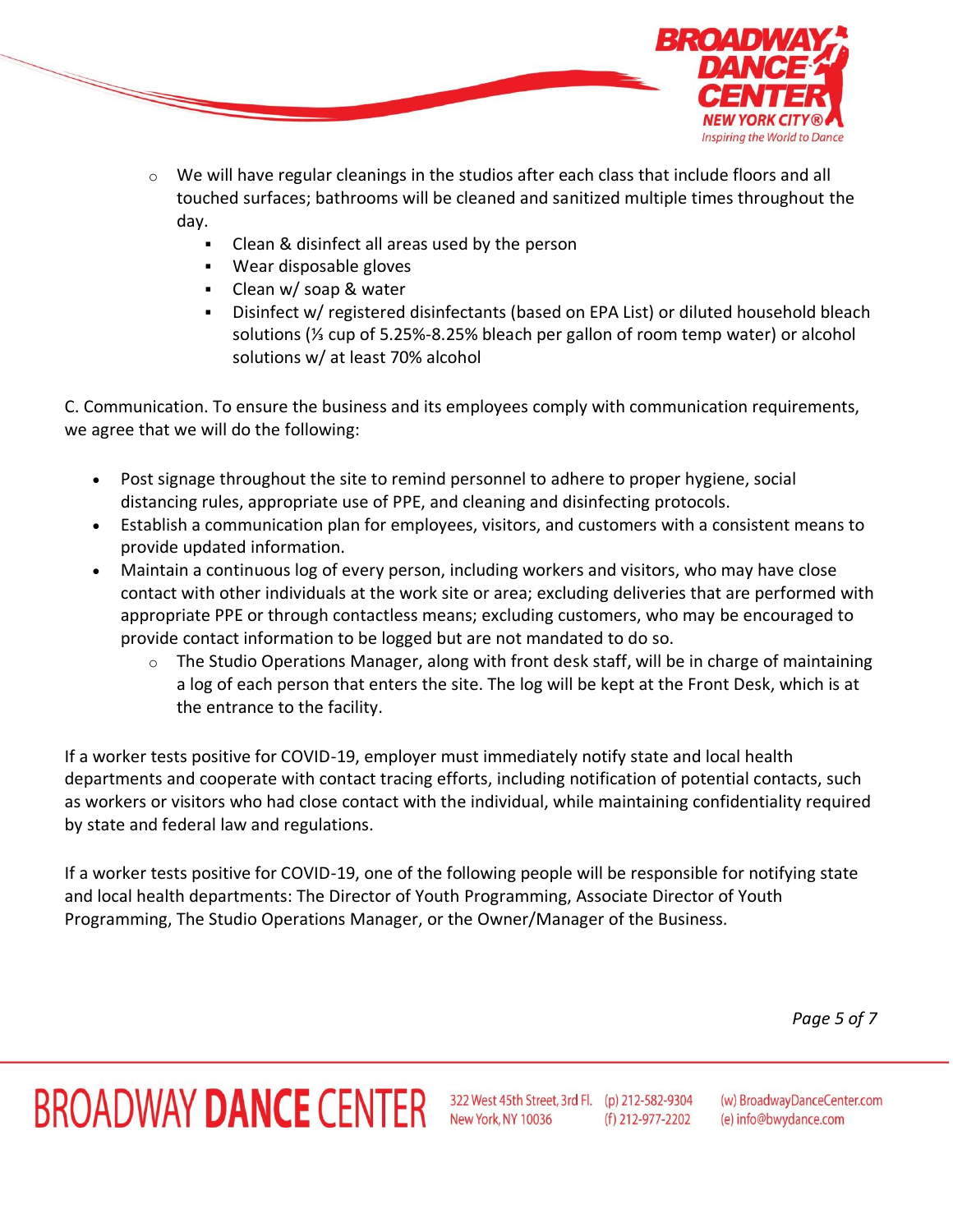

#### III. PROCESS

A. Screening. To ensure the business and its employees comply with protective equipment requirements, we agree that we will do the following:

- Implement mandatory health screening assessment (e.g. questionnaire, temperature check) before employees begin work each day and for essential visitors, asking about (1) COVID-19 symptoms in past 14 days, (2) positive COVID-19 test in past 14 days, and/or (3) close contact with confirmed or suspected COVID-19 case in past 14 days. Assessment responses must be reviewed every day and such review must be documented.
	- o Screening will be done via an **[Online Health Declaration FORM](https://docs.google.com/forms/d/e/1FAIpQLSdKKObrpmw-E5aKqSMewRjFiuEuLy3UmBSbpRDO1k77W-yROw/viewform?gxids=7757)** before arriving on site. They will not be allowed to enter the studio proper without having filled out the form.
	- $\circ$  Temperatures will be taken on-site by the Studio Operations Manager and/or Front Desk staff. Trainings will be conducted prior to the facility re-openings; those trainings will be in proper PPE handling, proper handwashing, and proper facilitation of temperature checks.
		- Face masks and protective plexiglass shields will be provided. Those responsible for screening practices will use a contact free thermometer.
	- $\circ$  Testing will be recommended for all close contacts of persons with SARS-CoV-2 infection. Because of the potential for asymptomatic and pre-symptomatic transmission, it is important that contacts of individuals with SARS-CoV-2 infection be quickly identified and tested.

B. Contact tracing and disinfection of contaminated areas. To ensure the business and its employees comply with contact tracing and disinfection requirements, we agree to do the following: Have a plan for cleaning, disinfection, and contact tracing in the event of a positive case.

In the case of an employee testing positive for COVID-19, we will do the following:

- Close off areas used by the person who is sick
- Open outside doors and windows for increased air circulation
- Wait 24 hours before clean/disinfect (or as long as possible)
- Clean & disinfect all areas used by the person
	- o Wear disposable gloves
	- o Vacuum the area
	- o Clean w/ soap & water
	- $\circ$  Disinfect w/ registered disinfectants (based on EPA List) or diluted household bleach solutions (⅓ cup of 5.25%-8.25% bleach per gallon of room temp water) or alcohol solutions w/ at least 70% alcohol

*Page 6 of 7*

### BROADWAY DANCE CENTER 322 West 45th Street, 3rd Fl. (p) 212-582-9304